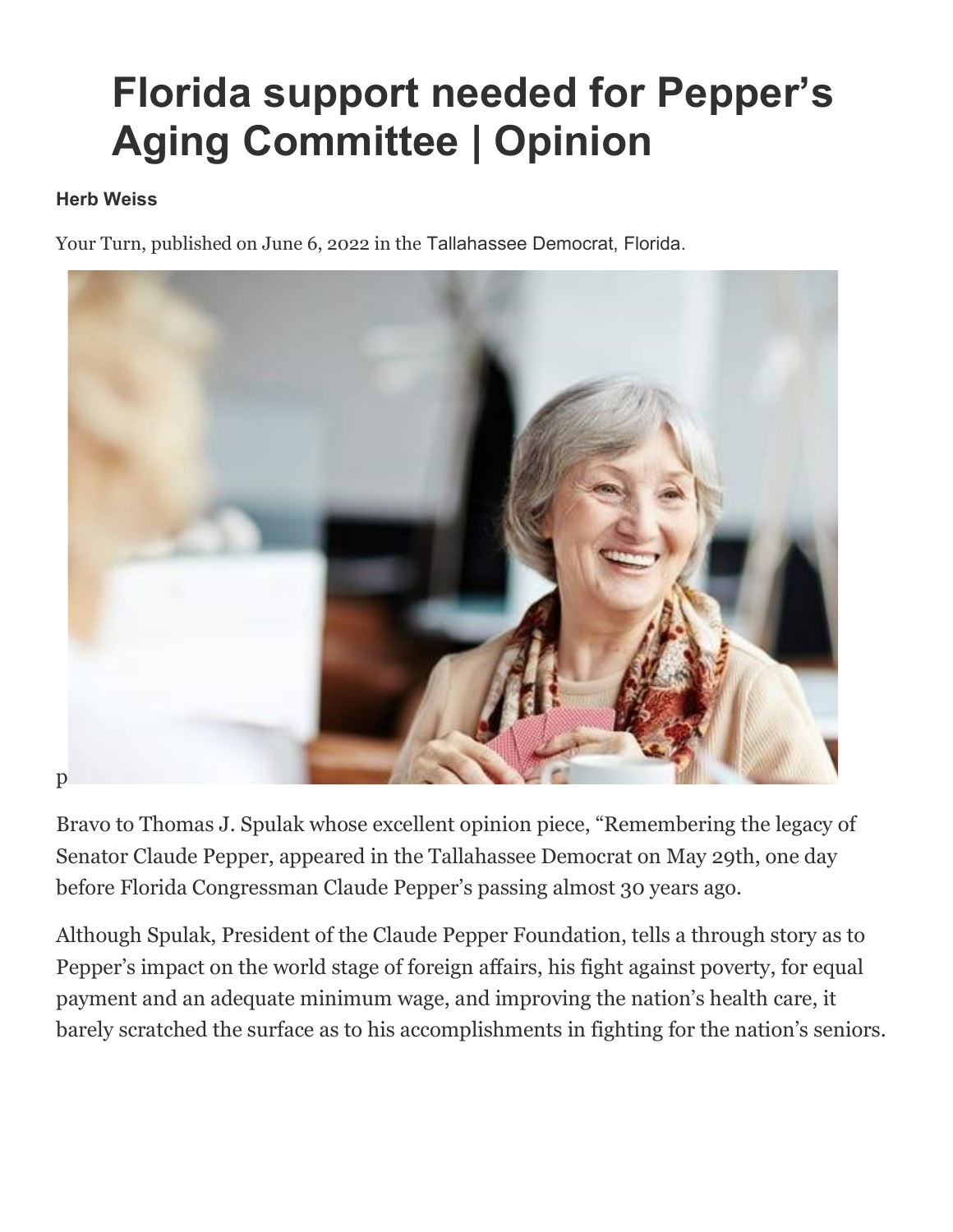## More:Remembering the legacy of Senator Claude Pepper | Opinion

As Bob Weiner, the former staff director to Pepper when he chaired the House Select Committee on Aging (HSCoA), stated, Pepper's congressional legacy, especially as he grew older, was chairing the HSCoA, which featured banning mandatory retirement (with Colonel Sanders as a witness), protecting nursing homes, expanding home health care, and protecting Social



Security with solvency through 2034."

Last March, the Leadership Council on Aging Organization endorsed Rhode Island Congressman David Cicilline's H. Res. 583, reestablishing the HSCoA. Two months la

ter, the Coalition to Strengthen Social Security announced its support of the resolution, too. The two national coalitions represent almost 400 national and state aging organization's conservatively representing almost 100 million voters age 50 and over.

After Pepper's passing, no national advocate has emerged to take the place of the former Chairman of the House Aging Committee, who served as its chair for six years. As a result,